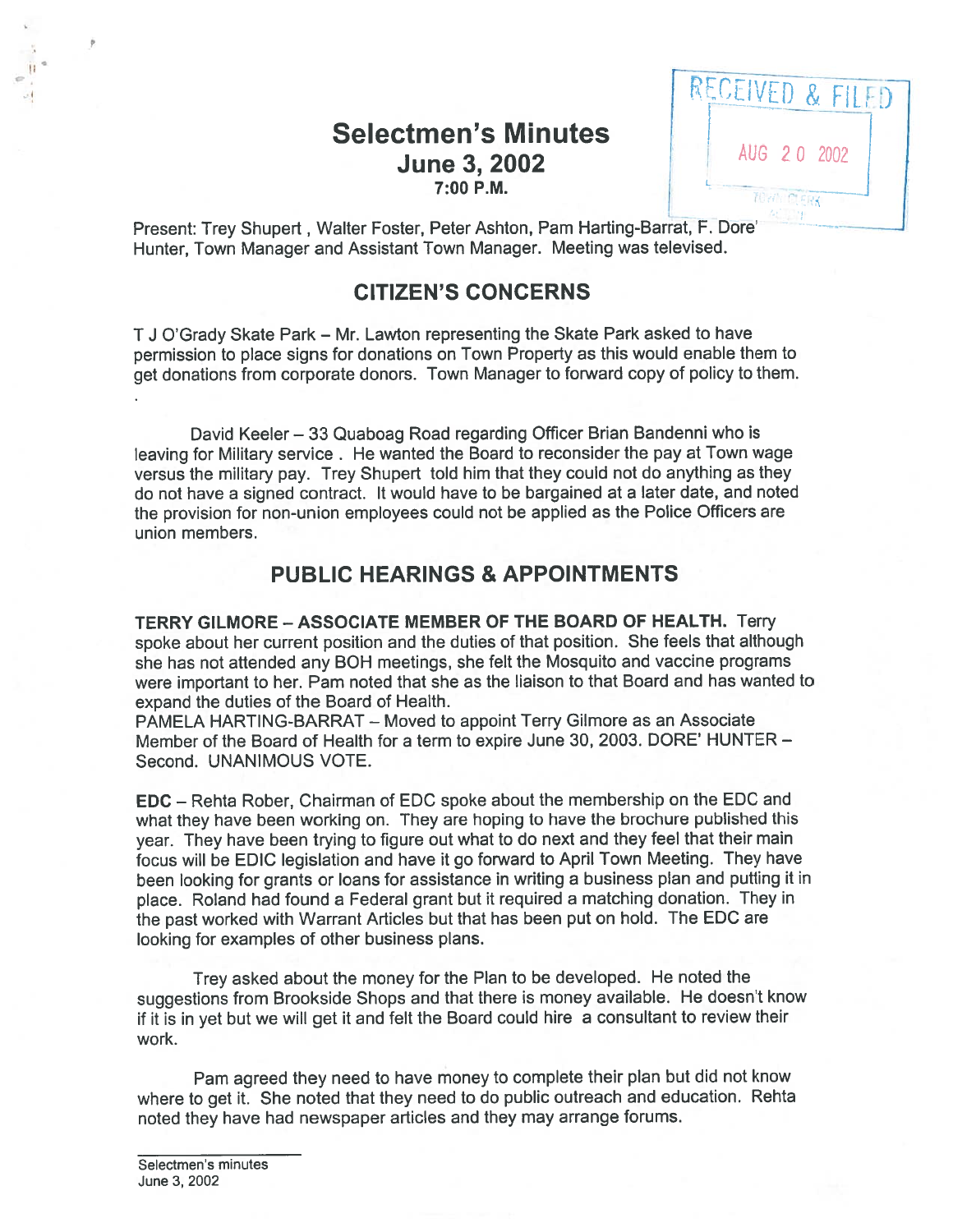Josh explained his reason for them to take run <sup>a</sup> first draft of the Business Plan.

Trey thanked the committee for their time and effort.

### CABLE TV LICENSE TRANSFER HEARING CONTINUED FROM MAY 20, 2002

Trey noted that there have been several issues that have come to light with the current license. They have noted that this is not unique to Acton and feels the license and transfer are linked. He wants answers and if not we are not inclined to continue the public hearing.

Bill Solomon felt we needed to hear from AT &T about the Senior Discount and why they cannot comply.

Elizabeth Graham — Rob Travers Government Affairs representatives discussed the Senior Discount. They met on Friday and they do not want to include the discount at higher levels. The Town felt that the discount should be available no matter what the customer orders. She wanted the Town's understanding. John Covert spoke about what he recalled during initial meetings. It was questioned and AT &T would offer the discount over and above the normal package ordered. The Discount would apply to expanded basic. He expects that what the person with one tv and no special programming apply only to basic service. She will bring it to the companies attention for resolution.

Bill Solomon made <sup>a</sup> presentation regarding good faith negotiations.

Ms. Graham felt that the senior discount agreemen<sup>t</sup> would be honored.

Dore' noted that they said they would comply with the discount by letter to us from David Greene. Mr. Travis noted that David Greene did not remember it clearly. Bill felt that we had <sup>a</sup> yes and he would sugges<sup>t</sup> we move forward. Peter noted we go<sup>t</sup> that yes two years ago and felt it was <sup>a</sup> waste of time.

Trey wanted to know when the seniors would receive their discounts. She said rate change usually takes about 30 days. 10% on both basic and Expanded Basic at age 62. Dore' noted it should be written in to the agreement.

I-net was discussed, they build the net work by Broadband and it's ability to suppor<sup>t</sup> the many drops Acton has. While the Town liked the security offered, their Inet does not suppor<sup>t</sup> the video drops, and offered the Town <sup>a</sup> more secure data source carried over direct fiber that would be faster. They need to talk to the design people. Their Broad Band Engineer is looking in to it. And for exchange to complete the video side the Town would ge<sup>t</sup> the secure line. Trey noted that he did not care what technology was used but we need to ge<sup>t</sup> what we need. Pam asked what would change if we signed the transfer. Elizabeth felt that Com Cast will be looking at the management of the company and evaluating what to keep and what to change. They do not have the changes as they are currently in the process and it would be against the Anti trust laws. She further noted that they will be launching new ideas and multiple internet uses. She would be willing to provide more information. She will send it tomorrow. They Board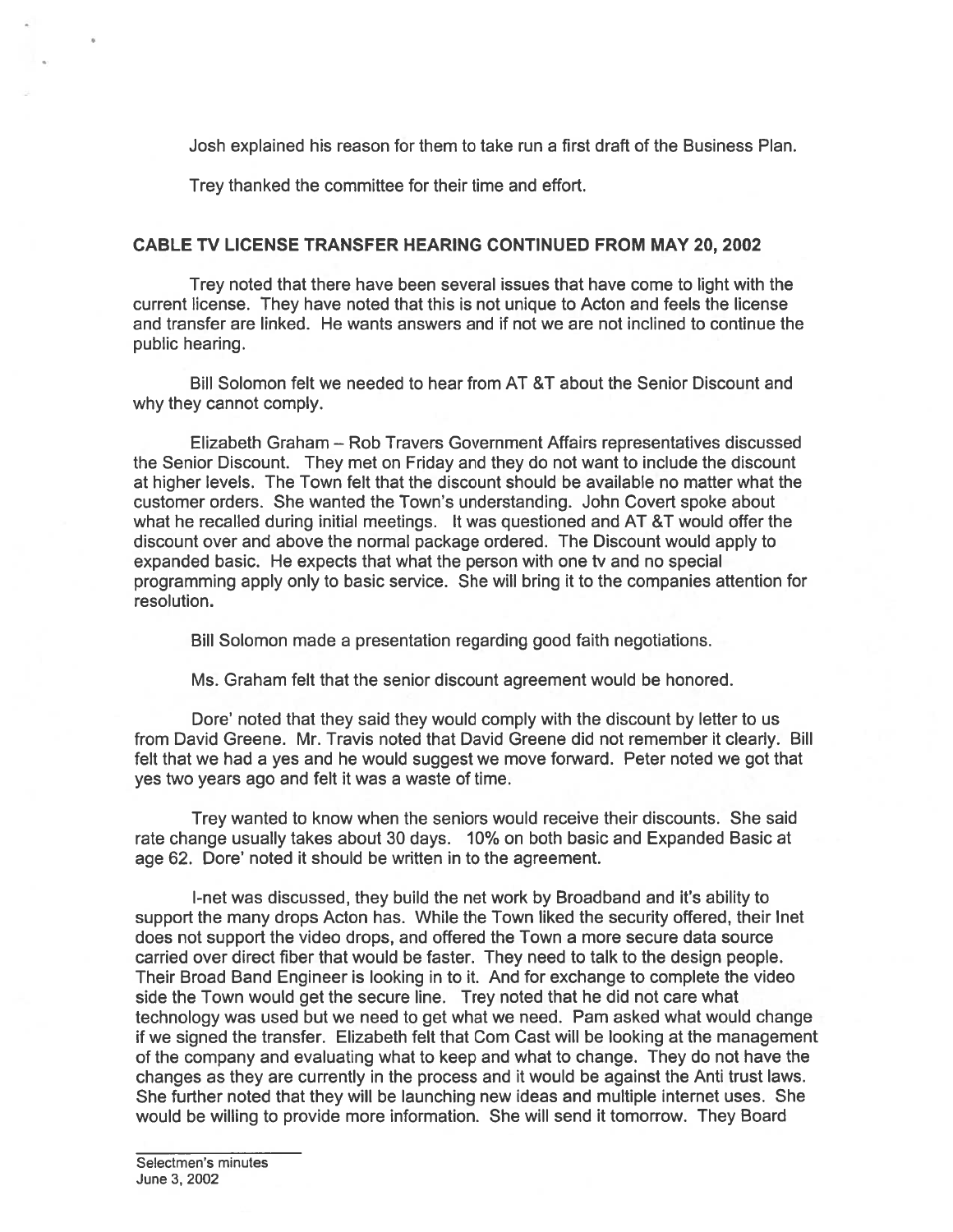agree<sup>d</sup> that they would like that information and asked for it to be noted in these minutes. Pam said that we needed to know that we would be getting better service.

Walter wanted to echo Bill Soloman statements and wanted to know what the new company would offer. Dore' noted that AT&T is clearly noted that they have failed and hopefully the new company could suppor<sup>t</sup> our needs.

Peter asked about his questions and Ms. Graham said that they will have the answers by the end of the week. Peter noted in his expertise, that the consumers never realize the savings.

Mr. Hall described the two systems. He noted that the Board had <sup>a</sup> goo<sup>d</sup> understanding of the issue. The original was designed for multiple drops. The technology is 7-8 years old and is sound. The new technology that they offer is <sup>a</sup> goo<sup>d</sup> technology. Even with the fiber that AT&T uses they will still need to do additional work. He noted the security of the data if not protected or filtered. Upon query from Mr. Foster, he said that the propose<sup>d</sup> met that is being developed by AT&T would be his selection. Dore' noted that we need to look at what our damages are and further damage for extension of the license. He doesn't know how we can make this decision with the information we have.

Trey noted that if <sup>a</sup> vote were taken tonight we would have denied the license, and how it would reflect on other committees. Elizabeth noted that she had documents which discussed the issues in Cambridge, and they would appea<sup>l</sup> if we denied the license.

Bill said we would have a default hearing and take AT &T to court. He hoped that the silence was an error of judgement. Bill asked if Com Cast Cable TV Inc. would comply with all the outstanding issues and building of I-net section 3.2. Dore' wanted to know if the new entity was able to comply with the license and feels we need something from them if it is not going to be done before the transfer.

Bill noted May 30<sup>th</sup> letter and how other priorities at what level a decision was made to not build the I-net made. She said they were difficult decision because the capital was not available this was made by Dan Summers and then out to communities which did have outstanding Capital issues in their contract.

Bill asked about 2.3 section K. They are reviewing this currently and it is potentially <sup>a</sup> very costly prospect. It was noted that it open ended and thought the cost would be passe<sup>d</sup> on the subscribers. She was concerned that the drops at the sewer pump stations increased their cost by 2x. They are concerned about having an open ended item and the monies to suppor<sup>t</sup> them.

Trey noted there are several issues that need to be resolved. PETER ASHTON - Moved to close the hearing and continue to June 17, at 8:30. WALTER FOSTER — Second. UNANIMOUS VOTE.

Trey noted he wanted to continue forward on the default costs.

Selectmen's minutes June 3, 2002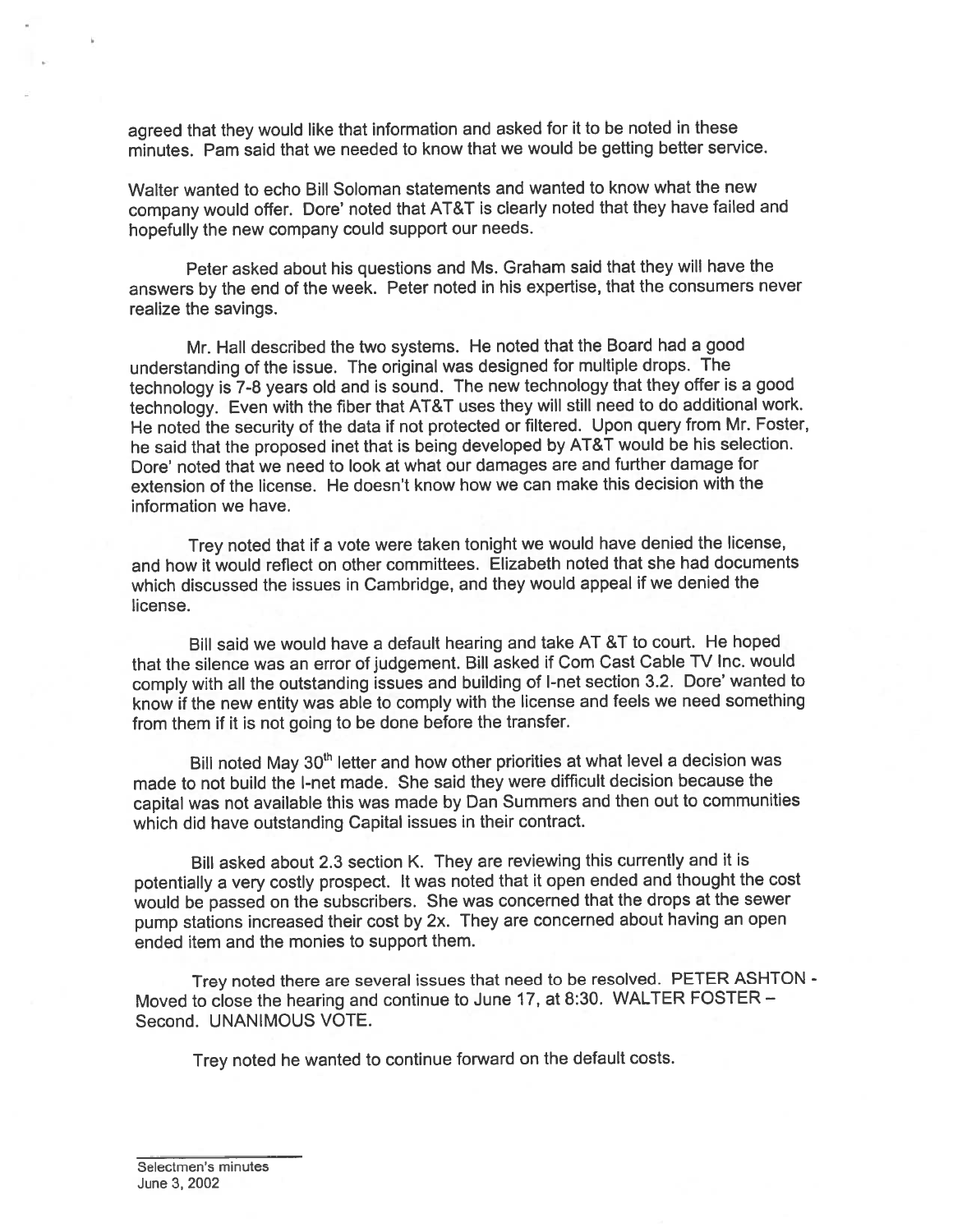# SELECTMEN'S BUSINESS

DEMOCRATIC TOWN COMMITTEE — Trey spoke about the letter he received from ADTC signed by James Eldridge. He found out this was initiated and written by <sup>a</sup> Patrolman's father. Trey noted the situation and the inability of the Unions to sign for <sup>a</sup> period of time. Fire has signed and the Police have not. Now they want to go back to JLMC on <sup>a</sup> grievance and we have proposed <sup>a</sup> settlement and we will continue to try to do everything to ge<sup>t</sup> the Police Union to sign.

Trey has drafted <sup>a</sup> response and he wants to be clear that he has heard from other members of ADTC that this is over blown. He would ask that the committee also send this letter to the Police Union. Dore' noted the first two paragraphs were wrong and should be changed to reflect <sup>a</sup> corrected letter. He would be willing to release our three letters which gives chronicle to the issue and he would release those to anyone requesting them.

Pam did not attend the ADTC meeting and found out about the letter over the weekend. She felt ADTC should have come to the town first to hear the town's side of the issue.

Walter discussed the inaccuracies in the letter from ADTC. PETER ASHTON -Moved to authorize the letter and attachment and sent out in response to the letter received. DORE' HUNTER — Second, UNANIMOUS VOTE.

NORTHEASTERN CORRECTIONAL INSTITUTION- Peter Ashton and Dote' Hunter will attend.

### OTHER BUSINESS

Walter asked for follow-up on the soccer fields.

Peter has begun drafting his review of the Town Manager for distribution this weekend.

Peter spoke about Board of Appeals meeting regarding the Brookside earth removal. Walter will attend if at all possible.

Trey will be back on the  $13<sup>th</sup>$ .

Trey sent an Email about the artifacts/items discovered at the sewer site. He wanted to display them at the Memorial Library. Library staff noted that there funds available to suppor<sup>t</sup> this and Trey will follow this up.

### SEWER COMMISSIONERS REPORT

TWIN SCHOOL SEWER CLEAN UP COSTS — Don noted the documentation was sent to Bill Ryan and he has forwarded it to Lees. They will meet on June 13 at 1:30. Peter felt <sup>a</sup> selectmen should attend.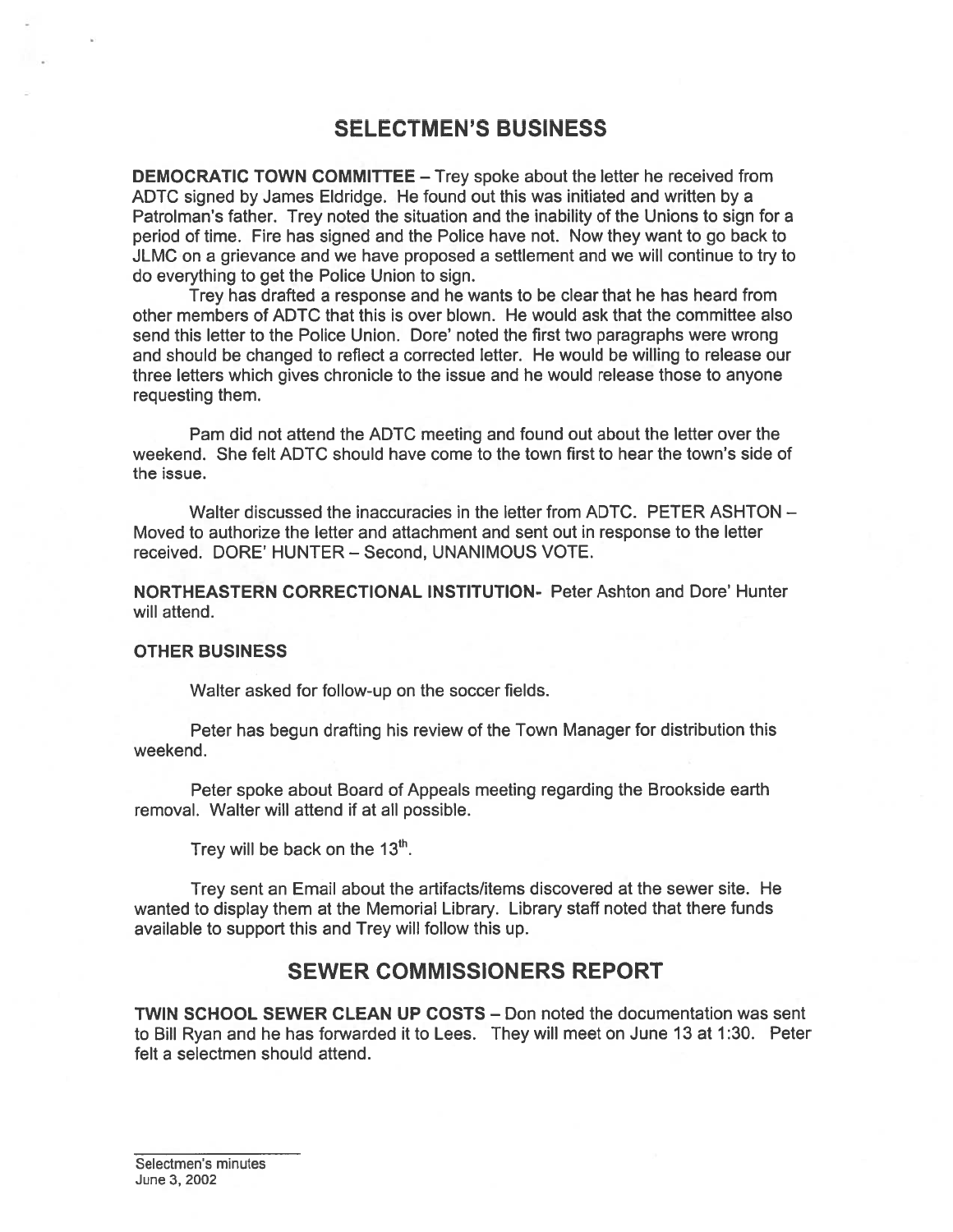# CONSENT AGENDA

DORE' HUNTER — Moved to approve. PETER ASHTON Second. UNANIMOUS VOTE

# TOWN MANAGER'S REPORT

EARLY RETIREMENT INCENTIVES - .Don felt that there was no good reason to approve unless we need to reduce staff it is not worthwhile.

# EXECUTIVE SESSION

PAM HARTING-BARRAT — Moved to go into Executive Session to discuss Labor Negotiations —PETER ASHTON — SECOND. The Board will only return to open session to adjourn. Roll Call taken by the Clerk, All Ayes.

rce **Recording Clerk** 

faithig Lound Clerk

Date

Selectmen's minutes June 3, 2002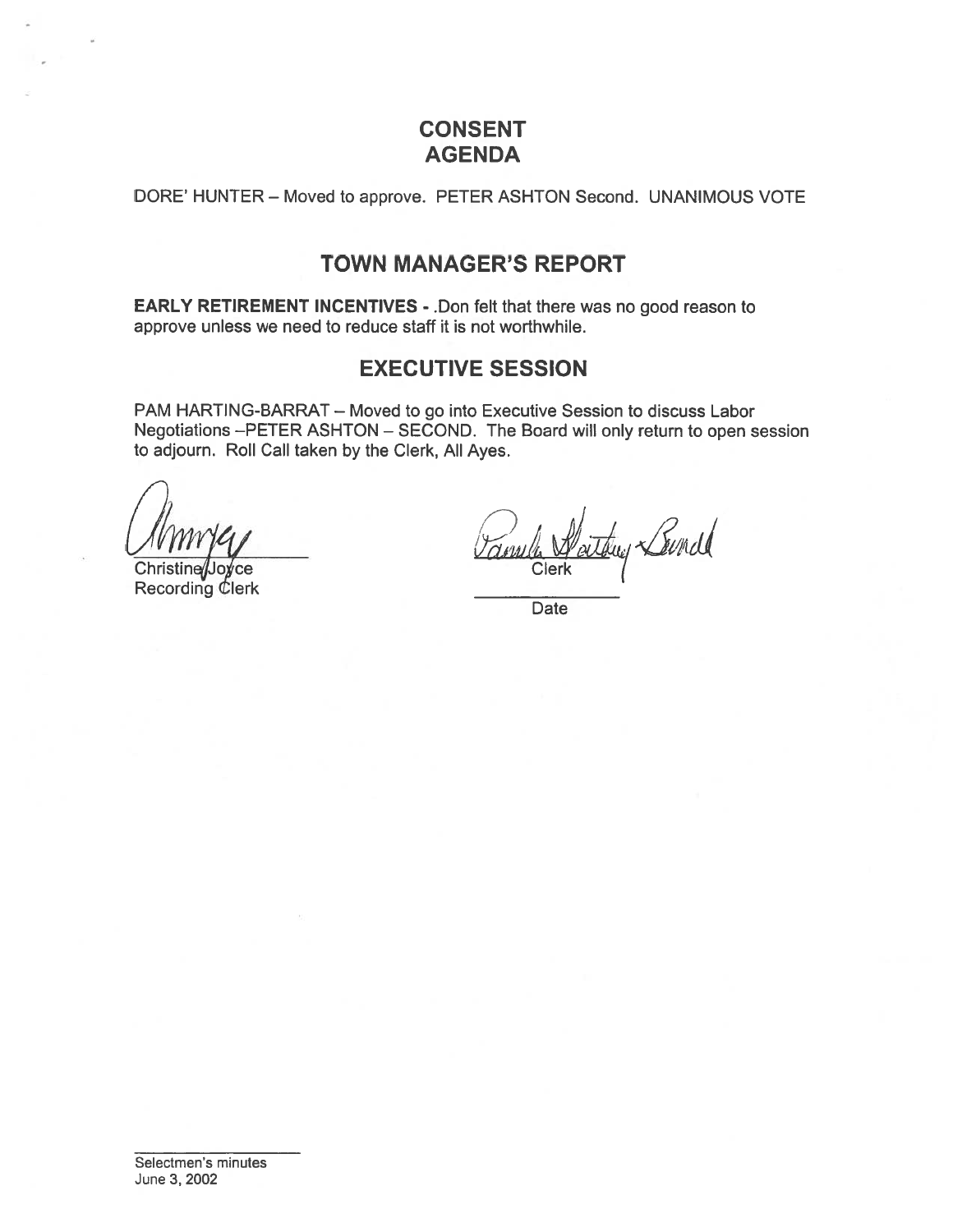TO: Board of Selectmen, Sewer Commissioners

FROM: Trey Shupert, Chairman

 $\cdot$   $\cdot$ 

SUBJECT: Selectmen and Sewer Commissioners Report

# JUNE 3, 2002 PLEASE NOTE THAT THE MEETING BEGINS AT 7:00 P.M.

# I. CITIZEN'S CONCERNS

### II. PUBLIC HEARINGS & APPOINTMENTS

- 1. 7:05 -TERRY GILMORE -ASSOCIATE APPOINTMENT TO THE BOARD OF HEALTH — Enclosed please find Ms. Gilmore's Application and VCC's recommendation for appointment as an Associate Member of the Board of Health for Board action.
- 2. 7:15 ECONOMIC DEVELOPMENT COMMITTEE (EDC) Enclosed please find materials provided by the EDC. They will be presen<sup>t</sup> to discuss their mission and update the Board on their activities.
- 3. 7:45 CABLE TRANSFER HEARING CONTINUED FROM MAY 20, 2002

### III. SELECTMEN'S BUSINESS

4. DEMOCRATIC TOWN COMMITTEE - Discussion and response to the letter received by the Board from the Acton Democratic Town Committee.

5. TOWN SCHOOL CLEAN-UP ISSUES — Chairman Shupert wishes to discuss the status of this issue.

6. NORTHEASTERN CORRECTIONAL FACILITY COMMUNITY RELATIONS BOARD - Enclosed is an invitation for membership

- 7. OTHER BUSINESS
- IV SEWER COMMISSIONER'S REPORT
- 8. TWIN SCHOOL SEWER CLEAN UP COSTS
- V CONSENT AGENDA
- 9. ACCEPT MINUTES Enclosed please find April 22, 2002 minutes for approval.

10. ACTON COMMUNITY HOUSING — Enclosed please find <sup>a</sup> reques<sup>t</sup> to approve the refinancing of <sup>a</sup> LIP Unit at 40 Nylander Way for Board action.